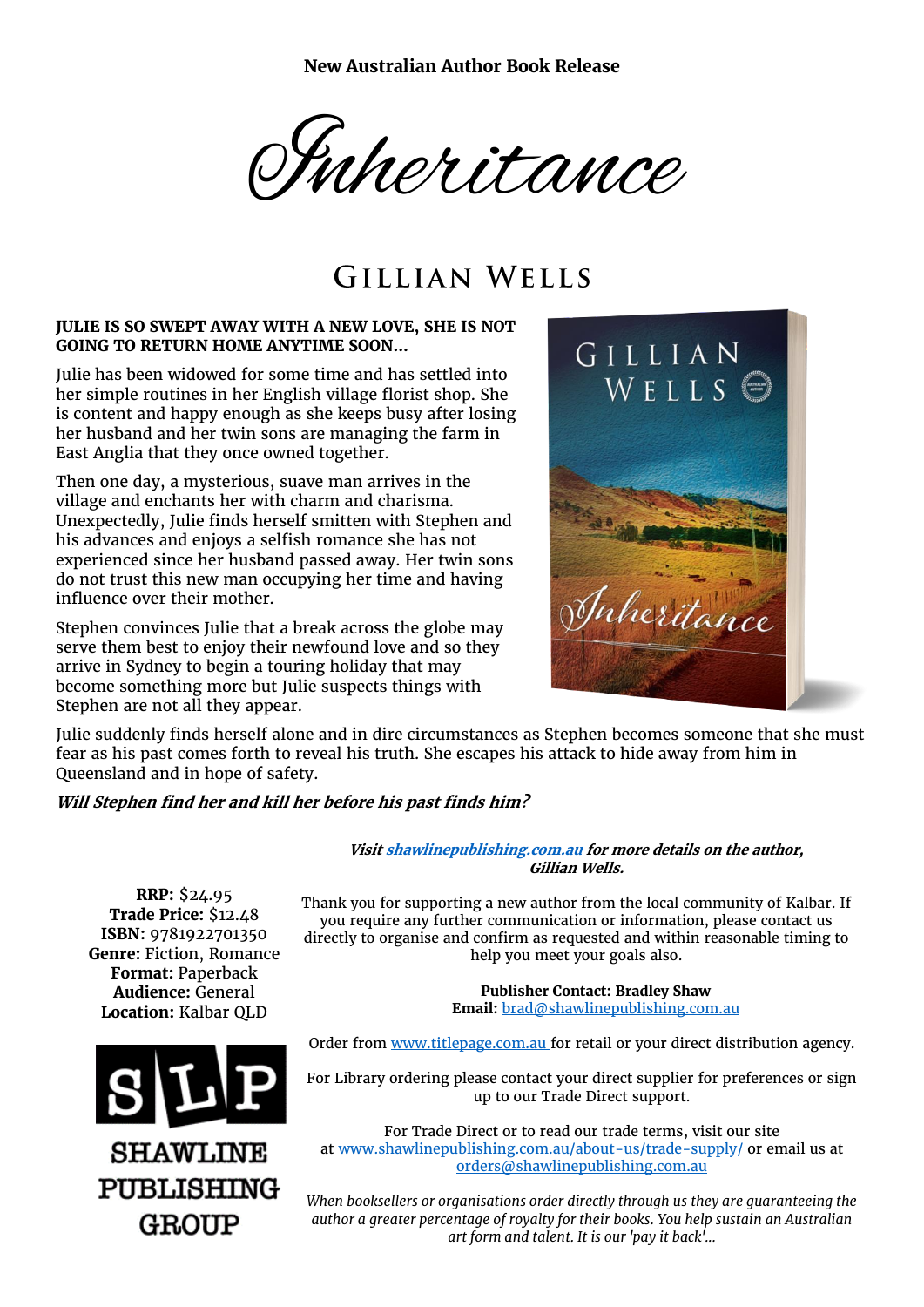# **Also by GILLIAN WELLS**

### **WILL HER NIGHTMARE END IN TRAGEDY OR RESOLUTION?**

Rachel must protect the ones she loves even if it means breaking their hearts in the process...

*No one knows how alone Rachel's heart truly is...*

**RRP:** \$22.95 **Trade Price:** \$11.48 **ISBN:** 9781922444134 **Genre:** Fiction, Romance **Format:** Paperback **Audience:** General **Location:** Kalbar QLD [Click here](https://www.shawlinepublishing.com.au/our-titles/fiction/display/18-alone) to learn more!



# GILLIAN ELL

FROM THE AUTHOR OF 'ALONE'

CONSEQUENO

An emotional story told with conviction and passion by an a emotional story told with conviction and passion by<br>author who knows her characters and her purpose....a ther who knows her characters and her purpose<br>wonderful follow on to Alone... well done...<br>Dianne, Indie Book Duit pu jollow on to Alone... well a<br>Dianne, Indie Book Reviewer

### **FIVE YEARS HAVE PASSED, AND RACHEL HAS LIVED HAPPIER THAN SHE HAD EVER KNOWN BEFORE…**

That is, until everything goes horribly wrong with dark shadows from her troubled past remerge to haunt her bliss.

*Love, loss and heartache fill the pages of author Gillian Wells' sequel to her bestselling, Mile's Franklin nominated book, ALONE and Gillian spares no mercy on her readers who love great romance and drama in their books.*

> **RRP:** \$22.95 **Trade Price:** \$11.48 **ISBN:** 9781922594587 **Genre:** Fiction, Romance **Format:** Paperback **Audience:** General **Location:** Kalbar QLD [Click here](https://www.shawlinepublishing.com.au/our-titles/fiction/display/103-consequences) to learn more!